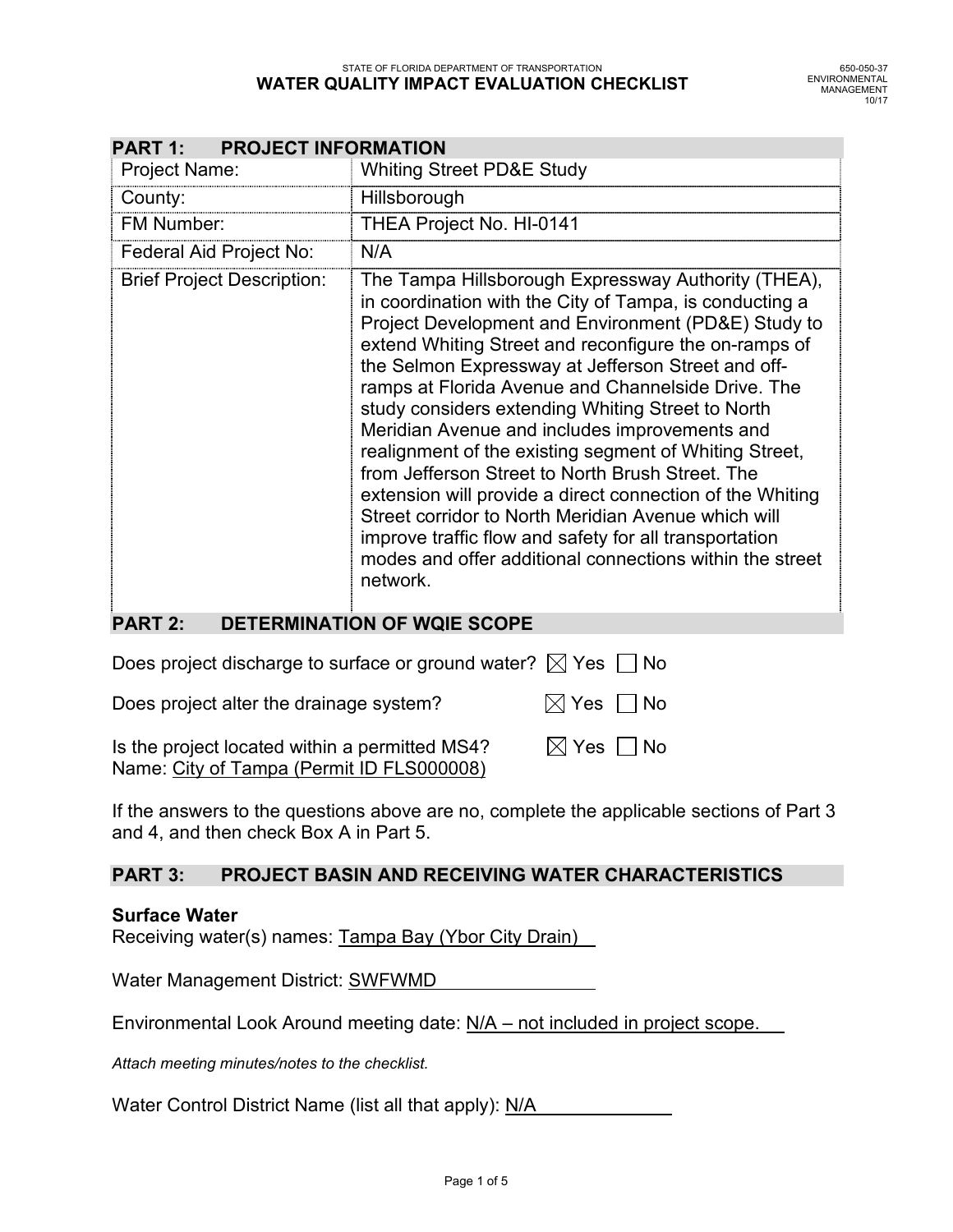## **Groundwater**

| Sole Source Aquifer (SSA)? $\quad \Box$ Yes $\quad \boxtimes$ No |  |  |
|------------------------------------------------------------------|--|--|
| Name                                                             |  |  |

If yes, complete Part 5, D and complete SSA Checklist shown in Part 2, Chapter 11 of the PD&E Manual

| <b>Other Aquifer?</b><br>Name Floridan | $\boxtimes$ Yes $\quad$ $\mid$ | No |  |
|----------------------------------------|--------------------------------|----|--|
| Springs vents?<br>Name                 | ∣ ∣Yes ∑√No                    |    |  |
| Well head protection area?<br>Name     | $\Box$ Yes $\Box$ No           |    |  |
| Groundwater recharge?<br>Name          | Yes                            | No |  |

Notify District Drainage Engineer if karst conditions are expected or if a higher level of treatment may be needed due to a project being located within a WBID verified as Impaired in accordance with Chapter 62-303, F.A.C.

Date of notification: No karst conditions expected.

## **PART 4: WATER QUALITY CRITERIA**

List all WBIDs and all parameters for which a WBID has been verified impaired, or has a TMDL in **Table 1**. This information should be updated during each re-evaluation as required.

Note: If BMAP or RAP has been identified in **Table 1**, **Table 2** must also be completed. *Attach notes or minutes from all coordination meetings identified in Table 2.* 

| EST recommendations confirmed with agencies?          | $\Box$ Yes $\boxtimes$ No |
|-------------------------------------------------------|---------------------------|
| <b>BMAP Stakeholders contacted:</b>                   | $\Box$ Yes $\boxtimes$ No |
|                                                       |                           |
| TMDL program contacted:                               | $\Box$ Yes $\boxtimes$ No |
| <b>RAP Stakeholders contacted:</b>                    | $\Box$ Yes $\boxtimes$ No |
|                                                       |                           |
| Regional water quality projects identified in the ELA | $\Box$ Yes $\boxtimes$ No |
| If yes, describe:                                     |                           |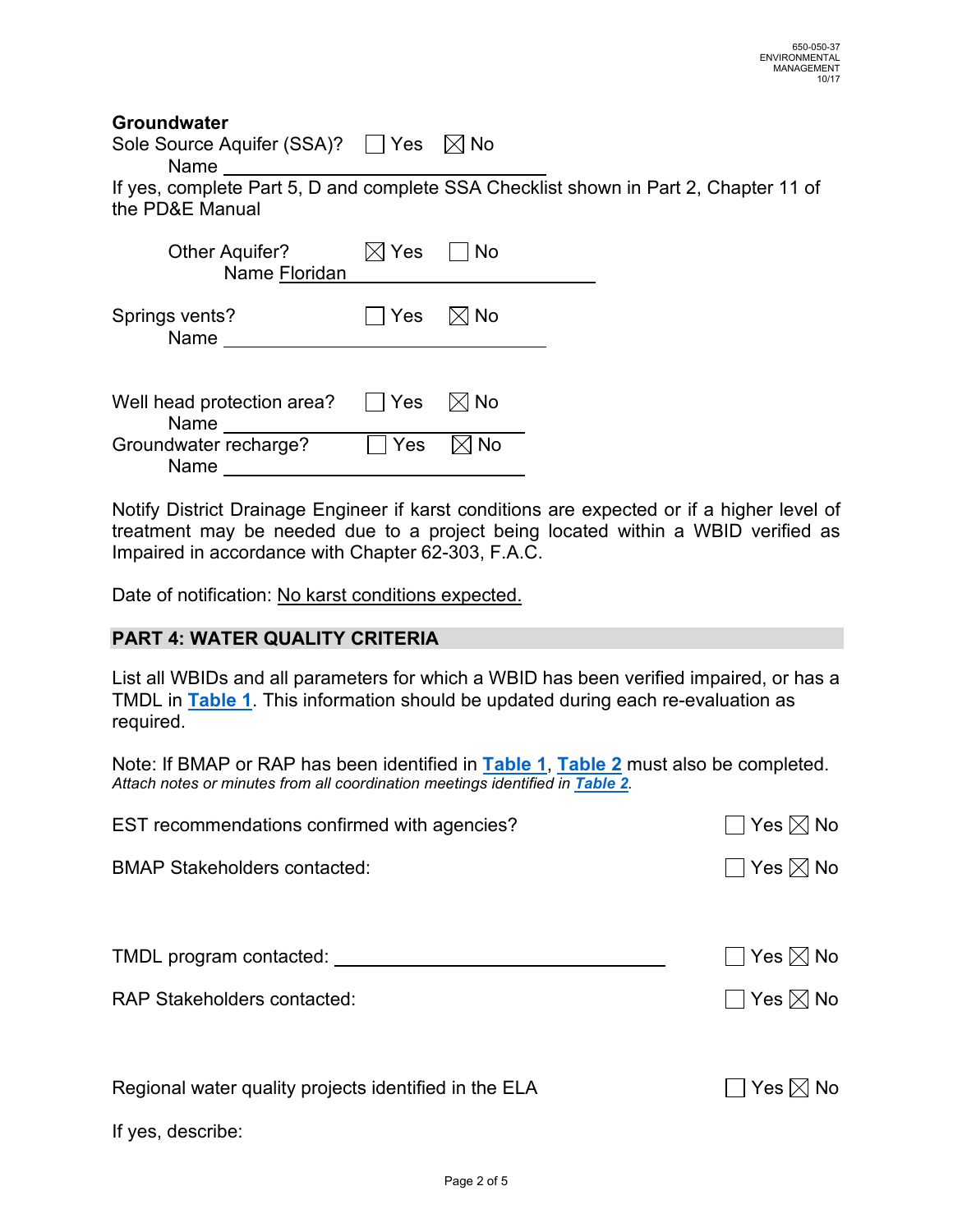Potential direct effects associated with project construction  $\Box$  Yes  $\boxtimes$  No and/or operation identified? If yes, describe:

Discuss any other relevant information related to water quality including Regulatory Agency Water Quality Requirements.

This project will require water quality treatment in accordance with SWFWMD regulations. Applicable rules include Chapters 40D-400, 62-302, 62-303, and 62-330, Florida Administrative Code (F.A.C.).

# **PART 5: WQIE DOCUMENTATION**

- $\Box$  A. No involvement with water quality
- $\Box$  B. No water quality requiatory requirements apply.
- $\boxtimes$  C. Water quality regulatory requirements apply to this project (provide Evaluator's information below). Water quality and stormwater issues will be mitigated through compliance with the design requirements of authorized regulatory agencies.

 $\Box$  D. EPA Ground/Drinking Water Branch review required.

| D. EPA Ground/Drinking Water Branch review required. | │ │Yes  ╳ No         |  |
|------------------------------------------------------|----------------------|--|
| Concurrence received?                                | $\Box$ Yes $\Box$ No |  |

If Yes, Date of EPA Concurrence: Click here to enter a date.. *Attach the concurrence letter* 

The environmental review, consultation, and other actions required by applicable federal environmental laws for this project are being, or have been, carried out by FDOT pursuant to 23 U.S.C. § 327 and a Memorandum of Understanding dated December 14, 2016 and executed by FHWA and FDOT.

| Evaluator Name (print): Theresa D. Ellison           |                |  |  |
|------------------------------------------------------|----------------|--|--|
| Title: Senior Drainage Engineer                      |                |  |  |
| $\vert$ Signature: $\mathcal{U}\setminus\mathcal{U}$ | Date: 1/7/2022 |  |  |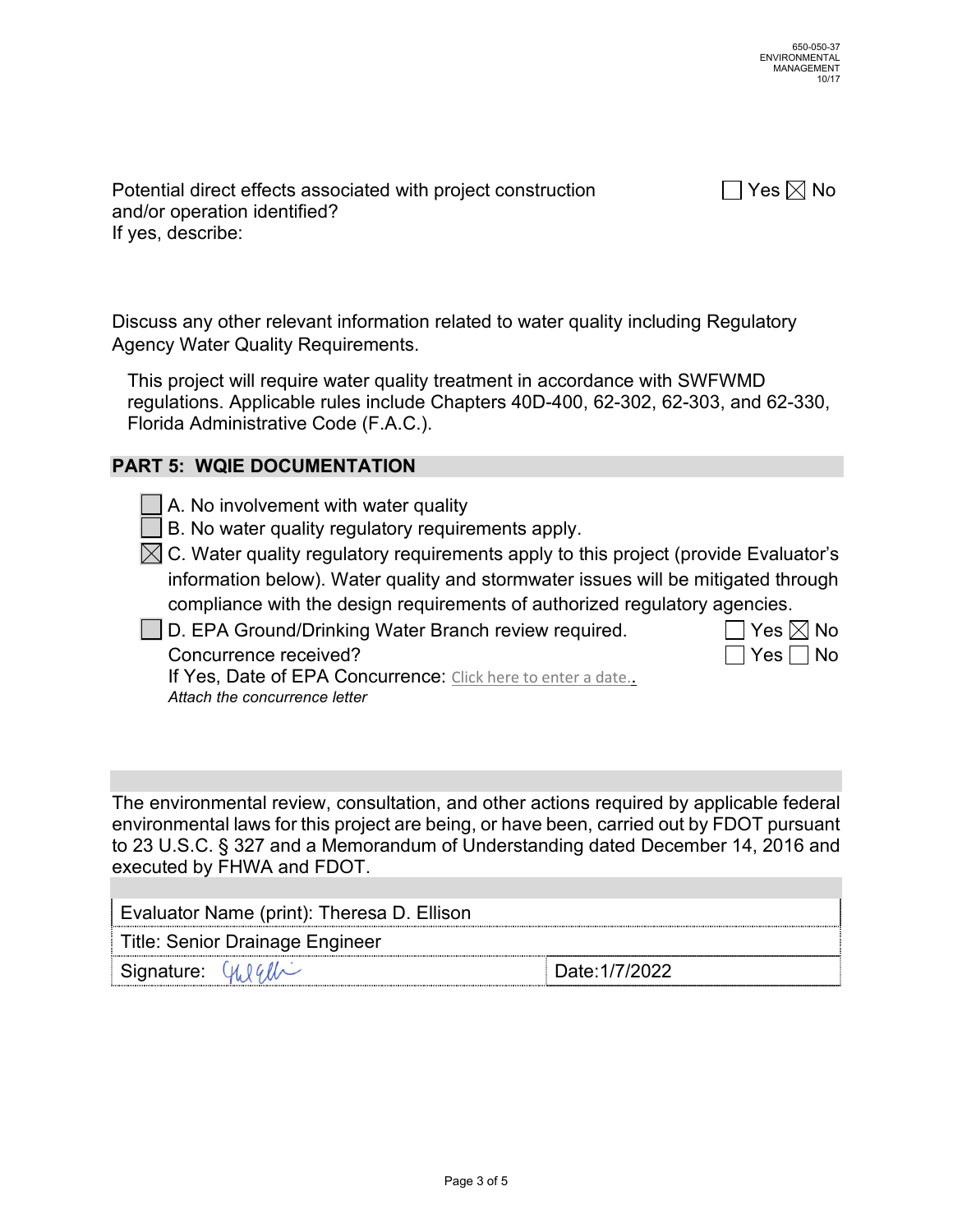## **Table 1: Water Quality Criteria**

| <b>Receiving</b><br>Waterbody<br><b>Name</b><br>(list all<br>that apply) | <b>FDEP</b><br><b>Group</b><br><b>Number</b><br><b>Name</b> | <b>WBID(s)</b><br><b>Numbers</b> | <b>Classification</b><br>(I, II, III, IIIL, IV, V) | <b>Special</b><br>Designations* | <b>NNC</b><br>limits** | <b>Verified</b><br><b>Impaired</b><br>(Y/N) | <b>TMDL</b><br>(Y/N) | <b>Pollutants of</b><br>concern | BMAP,<br><b>RA Plan</b><br>or<br><b>SSAC</b> |
|--------------------------------------------------------------------------|-------------------------------------------------------------|----------------------------------|----------------------------------------------------|---------------------------------|------------------------|---------------------------------------------|----------------------|---------------------------------|----------------------------------------------|
| <b>Ybor City</b><br><b>Drain</b>                                         | 1 / Old<br><b>Tampa</b><br><b>Bay</b>                       | 1584A1                           | 3M                                                 | MS4                             | ۰.                     | <b>Yes</b>                                  | <b>No</b>            | Fecal<br>Coliform               | <b>No</b>                                    |
|                                                                          |                                                             |                                  |                                                    |                                 |                        |                                             |                      |                                 |                                              |
|                                                                          |                                                             |                                  |                                                    |                                 |                        |                                             |                      |                                 |                                              |
|                                                                          |                                                             |                                  |                                                    |                                 |                        |                                             |                      |                                 |                                              |
|                                                                          |                                                             |                                  |                                                    |                                 |                        |                                             |                      |                                 |                                              |
|                                                                          |                                                             |                                  |                                                    |                                 |                        |                                             |                      |                                 |                                              |
|                                                                          |                                                             |                                  |                                                    |                                 |                        |                                             |                      |                                 |                                              |
|                                                                          |                                                             |                                  |                                                    |                                 |                        |                                             |                      |                                 |                                              |
|                                                                          |                                                             |                                  |                                                    |                                 |                        |                                             |                      |                                 |                                              |
|                                                                          |                                                             |                                  |                                                    |                                 |                        |                                             |                      |                                 |                                              |
|                                                                          |                                                             |                                  |                                                    |                                 |                        |                                             |                      |                                 |                                              |
|                                                                          |                                                             |                                  |                                                    |                                 |                        |                                             |                      |                                 |                                              |

\* ONRW, OFW, Aquatic Preserve, Wild and Scenic River, Special Water, SWIM Area, Local Comp Plan, MS4 Area, Other<br>\*\* Lakes, Spring vents, Streams, Estuaries<br>Note: If BMAP or RAP has been identified in <mark>Table 1, Table 2</mark> mus